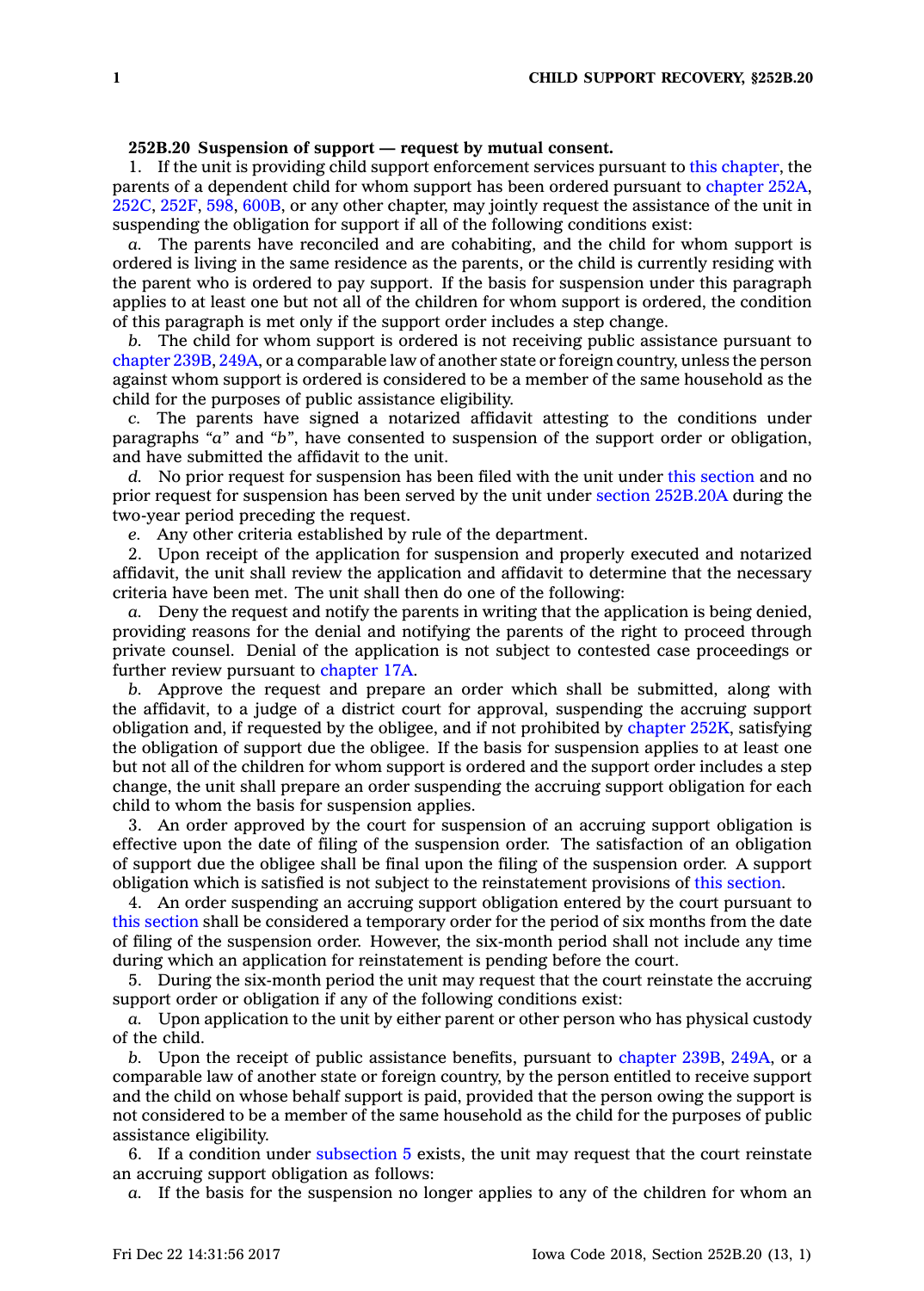accruing support obligation was suspended, the unit shall request that the court reinstate the accruing support obligations for all of the children.

*b.* If the basis for the suspension continues to apply to at least one but not all of the children for whom an accruing support obligation was suspended and if the support order includes <sup>a</sup> step change, the unit shall request that the court reinstate the accruing support obligation for each child for whom the basis for the suspension no longer applies.

7. Upon filing of an application for reinstatement, service of the application shall be made either in person or by first class mail upon both parents. Within ten days following the date of service, the parents may file <sup>a</sup> written objection with the clerk of the district court to the entry of an order for reinstatement.

*a.* If no objection is filed, the court may enter an order reinstating the accruing support obligation without additional notice.

*b.* If an objection is filed, the clerk of court shall set the matter for hearing and send notice of the hearing to both parents and the unit.

8. The reinstatement is effective as follows:

*a.* For reinstatements initiated under [subsection](https://www.legis.iowa.gov/docs/code/252B.20.pdf) 5, paragraph *"a"*, the date the notices were served on both parents pursuant to [subsection](https://www.legis.iowa.gov/docs/code/252B.20.pdf) 7.

*b.* For reinstatements initiated under [subsection](https://www.legis.iowa.gov/docs/code/252B.20.pdf) 5, paragraph *"b"*, the date the child began receiving public assistance benefits during the suspension of the obligation.

*c.* Support which became due during the period of suspension but prior to the reinstatement is waived and not due and owing unless the parties requested and agreed to the suspension under false pretenses.

9. If the order suspending <sup>a</sup> support obligation has been on file with the court for <sup>a</sup> period exceeding six months as computed pursuant to [subsection](https://www.legis.iowa.gov/docs/code/252B.20.pdf) 4, the order becomes final by operation of law and terminates the support obligation, and thereafter, <sup>a</sup> party seeking to establish <sup>a</sup> support obligation against either party shall bring <sup>a</sup> new action for support as provided by law.

10. This [section](https://www.legis.iowa.gov/docs/code/252B.20.pdf) shall not limit the rights of the parents or the unit to proceed by other means to suspend, terminate, modify, reinstate, or establish support.

11. This [section](https://www.legis.iowa.gov/docs/code/252B.20.pdf) does not provide for the suspension or retroactive modification of support obligations which accrued prior to the entry of an order suspending enforcement and collection of support pursuant to this [section](https://www.legis.iowa.gov/docs/code/252B.20.pdf). However, if in the application for suspension, an obligee elects to satisfy an obligation of accrued support due the obligee, the suspension order may satisfy the obligation of accrued support due the obligee.

12. Nothing in this [section](https://www.legis.iowa.gov/docs/code/252B.20.pdf) shall prohibit or limit the unit or <sup>a</sup> party entitled to receive support from enforcing and collecting any unpaid or unsatisfied support that accrued prior to the suspension of the accruing obligation.

13. For the purposes of chapter 252H, [subchapter](https://www.legis.iowa.gov/docs/code//252H.pdf) II, regarding the criteria for <sup>a</sup> review or for <sup>a</sup> cost-of-living alteration under chapter 252H, [subchapter](https://www.legis.iowa.gov/docs/code//252H.pdf) IV, if <sup>a</sup> support obligation is terminated or reinstated under this [section](https://www.legis.iowa.gov/docs/code/252B.20.pdf), such termination or reinstatement shall not be considered <sup>a</sup> modification of the support order.

14. As used in this [section](https://www.legis.iowa.gov/docs/code/252B.20.pdf), unless the context otherwise requires, *"step change"* means <sup>a</sup> change designated in <sup>a</sup> support order specifying the amount of the child support obligation as the number of children entitled to support under the order changes.

15. As specified in this [section](https://www.legis.iowa.gov/docs/code/252B.20.pdf), if the child for whom support is ordered is not receiving public assistance pursuant to [chapter](https://www.legis.iowa.gov/docs/code//239B.pdf) 239B, [249A](https://www.legis.iowa.gov/docs/code//249A.pdf), or <sup>a</sup> comparable law of another state or foreign country, upon agreement of the parents, the unit may facilitate the suspension of the child support order or obligation if the child is residing with <sup>a</sup> caretaker, who is <sup>a</sup> natural person, and who has not requested the unit to provide services under this [chapter](https://www.legis.iowa.gov/docs/code//252B.pdf). The parents and the caretaker shall sign <sup>a</sup> notarized affidavit attesting to the conditions under [this](https://www.legis.iowa.gov/docs/code/252B.20.pdf) [section](https://www.legis.iowa.gov/docs/code/252B.20.pdf), consent to the suspension of the support order or obligation, and submit the affidavit to the unit. Upon the receipt of public assistance benefits pursuant to [chapter](https://www.legis.iowa.gov/docs/code//239B.pdf) 239B, [249A](https://www.legis.iowa.gov/docs/code//249A.pdf), or <sup>a</sup> comparable law of another state or foreign country, by the child on whose behalf support is ordered, or upon application to the unit by either parent or the caretaker, the unit may, within the time periods specified in this section, request the reinstatement of the accruing support order or obligation pursuant to this [section](https://www.legis.iowa.gov/docs/code/252B.20.pdf).